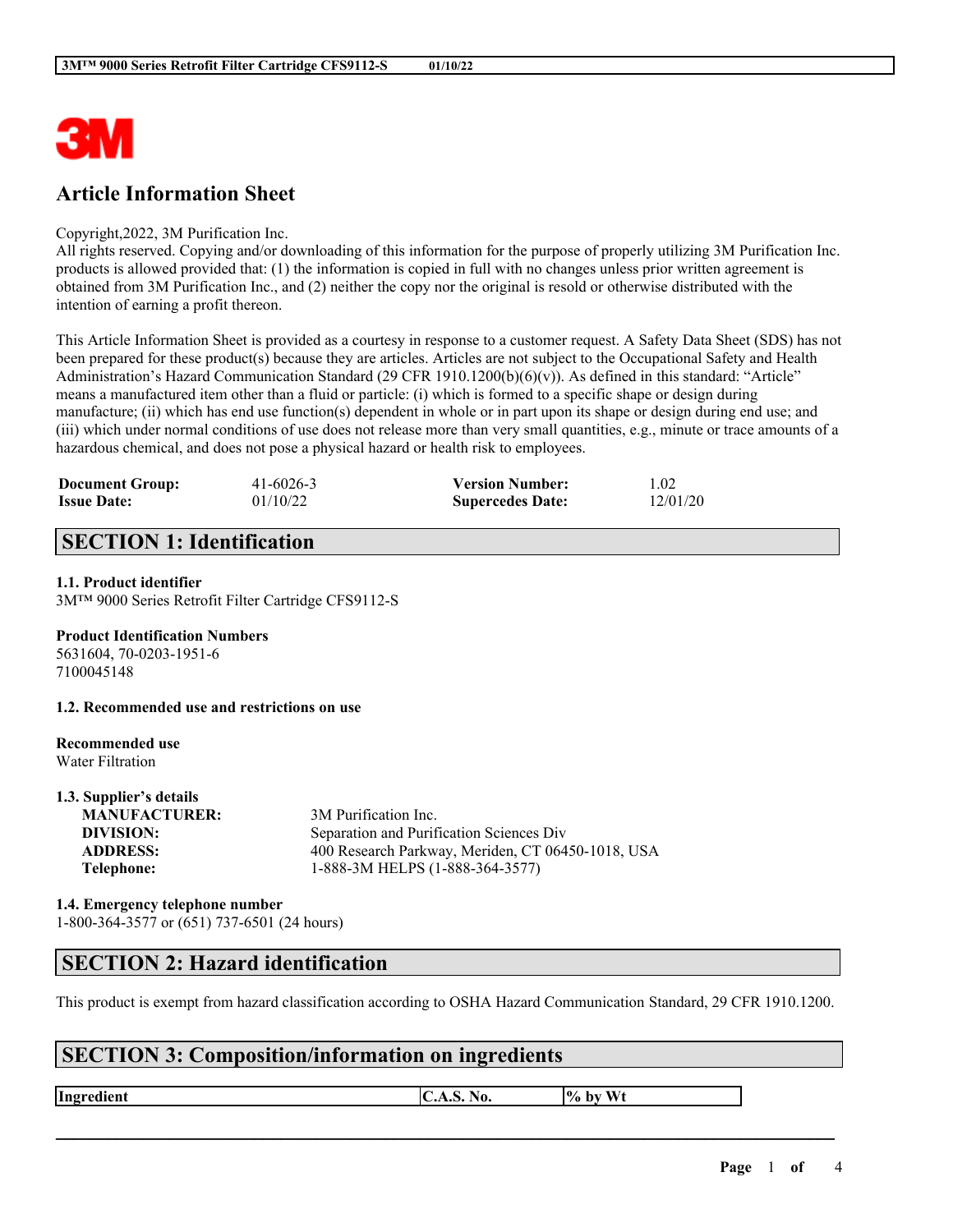| Talc Filled Polypropylene Parts - Sump and End Caps | Mixture       | - 70<br>$40 -$ |
|-----------------------------------------------------|---------------|----------------|
| Carbon Block                                        | Mixture       | - 40<br>$20 -$ |
| Glass Filled Polypropylene Cover                    | Mixture       | - 15<br>$5 -$  |
| Polypropylene Parts - Housing & Cap Diverters,      | Trade Secret* | $1 - 5$        |
| Webbing, Wrap (if applicable)                       |               |                |
| Scale Inhibitor                                     | Trade Secret* | $1 - 5$        |
| <b>PET Media Pads</b>                               | Mixture       | $\leq 1$       |
| Polyethylene Protection Cap                         | Mixture       | < 1            |
| O-Rings                                             | Trade Secret* | $\leq 1$       |

\*The specific chemical identity and/or exact percentage (concentration) of this composition has been withheld as a trade secret.

## **SECTION 4: First aid measures**

### **4.1. Description of first aid measures**

**Inhalation:** No need for first aid is anticipated.

**Skin Contact:** No need for first aid is anticipated.

**Eye Contact:** No need for first aid is anticipated.

#### **If Swallowed:**

No need for first aid is anticipated.

## **SECTION 5: Fire-fighting measures**

In case of fire: Use a fire fighting agent suitable for ordinary combustible material such as water or foam.

### **SECTION 6: Accidental release measures**

### **6.1. Personal precautions, protective equipment and emergency procedures**

Not applicable.

### **6.2. Environmental precautions**

Not applicable.

**6.3. Methods and material for containment and cleaning up** Not applicable.

## **SECTION 7: Handling and storage**

### **7.1. Precautions for safe handling**

This product is considered to be an article which does not release or otherwise result in exposure to a hazardous chemical under normal use conditions.

 $\mathcal{L}_\mathcal{L} = \mathcal{L}_\mathcal{L} = \mathcal{L}_\mathcal{L} = \mathcal{L}_\mathcal{L} = \mathcal{L}_\mathcal{L} = \mathcal{L}_\mathcal{L} = \mathcal{L}_\mathcal{L} = \mathcal{L}_\mathcal{L} = \mathcal{L}_\mathcal{L} = \mathcal{L}_\mathcal{L} = \mathcal{L}_\mathcal{L} = \mathcal{L}_\mathcal{L} = \mathcal{L}_\mathcal{L} = \mathcal{L}_\mathcal{L} = \mathcal{L}_\mathcal{L} = \mathcal{L}_\mathcal{L} = \mathcal{L}_\mathcal{L}$ 

### **7.2. Conditions for safe storage including any incompatibilities**

No special storage requirements.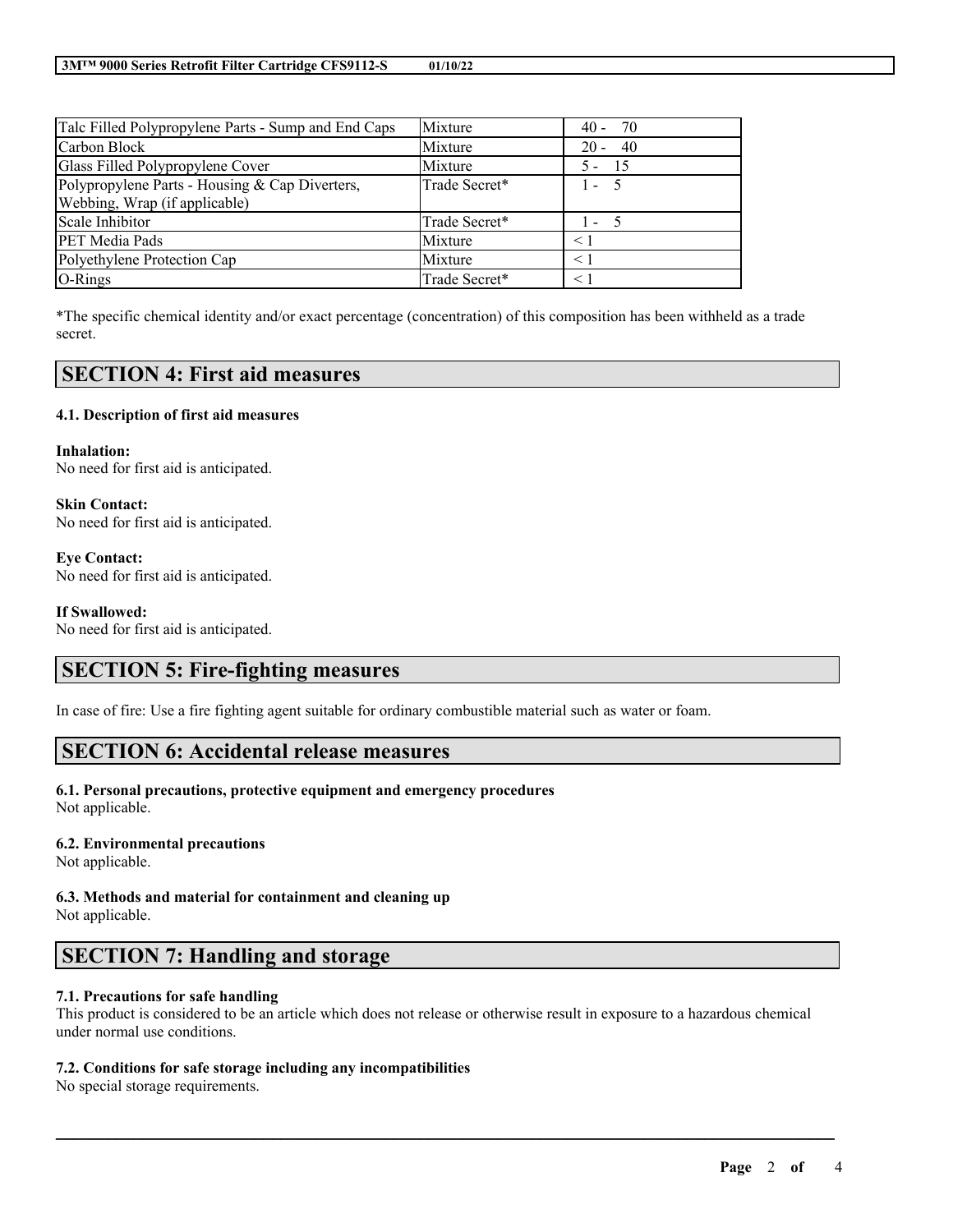# **SECTION 8: Exposure controls/personal protection**

This product is considered to be an article which does not release or otherwise result in exposure to a hazardous chemical under normal use conditions. No engineering controls or personal protective equipment (PPE) are necessary.

# **SECTION 9: Physical and chemical properties**

### **9.1. Information on basic physical and chemical properties**

| Appearance                             |                   |  |
|----------------------------------------|-------------------|--|
| <b>Physical state</b>                  | Solid             |  |
| Color                                  | White             |  |
| Odor                                   | Odorless          |  |
| <b>Odor threshold</b>                  | No Data Available |  |
| рH                                     | Not Applicable    |  |
| <b>Melting point</b>                   | No Data Available |  |
| <b>Boiling Point</b>                   | Not Applicable    |  |
| <b>Flash Point</b>                     | Not Applicable    |  |
| <b>Evaporation rate</b>                | Not Applicable    |  |
| <b>Flammability (solid, gas)</b>       | Not Available     |  |
| <b>Flammable Limits(LEL)</b>           | Not Applicable    |  |
| <b>Flammable Limits(UEL)</b>           | Not Applicable    |  |
| <b>Vapor Pressure</b>                  | Not Applicable    |  |
| <b>Vapor Density</b>                   | Not Applicable    |  |
| <b>Density</b>                         | No Data Available |  |
| <b>Specific Gravity</b>                | No Data Available |  |
| <b>Solubility In Water</b>             | Not Applicable    |  |
| Solubility- non-water                  | Not Applicable    |  |
| Partition coefficient: n-octanol/water | Not Applicable    |  |
| <b>Autoignition temperature</b>        | Not Applicable    |  |
| <b>Decomposition temperature</b>       | No Data Available |  |
| <b>Viscosity</b>                       | Not Applicable    |  |

# **SECTION 10: Stability and reactivity**

This material is considered to be non reactive under normal use conditions.

# **SECTION 11: Toxicological information**

**Inhalation:** No health effects are expected

**Skin Contact:** No health effects are expected

**Eye Contact:** No health effects are expected

**Ingestion:** No health effects are expected

### **Additional Information:**

This product, when used under reasonable conditions and in accordance with the directions for use, should not present a

 $\mathcal{L}_\mathcal{L} = \mathcal{L}_\mathcal{L} = \mathcal{L}_\mathcal{L} = \mathcal{L}_\mathcal{L} = \mathcal{L}_\mathcal{L} = \mathcal{L}_\mathcal{L} = \mathcal{L}_\mathcal{L} = \mathcal{L}_\mathcal{L} = \mathcal{L}_\mathcal{L} = \mathcal{L}_\mathcal{L} = \mathcal{L}_\mathcal{L} = \mathcal{L}_\mathcal{L} = \mathcal{L}_\mathcal{L} = \mathcal{L}_\mathcal{L} = \mathcal{L}_\mathcal{L} = \mathcal{L}_\mathcal{L} = \mathcal{L}_\mathcal{L}$